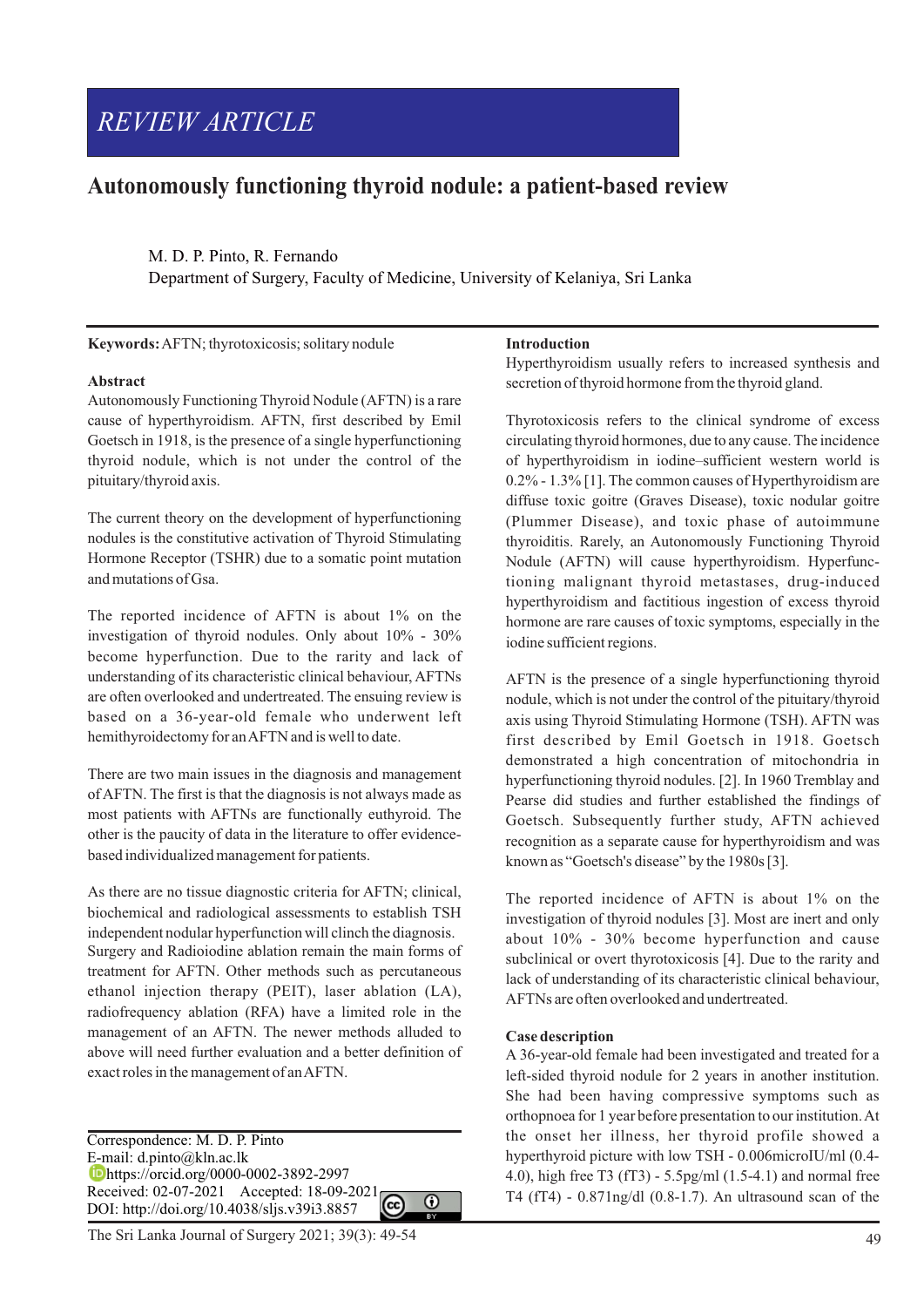

Figure 1. Radioisotope scan of the thyroid gland 20 minutes after injection of 145mbq of Technetium-99m Pertechnetate



**Figure 2.** X-Ray of the cervical spine

neck showed a 3.3 x 2.2cm solitary, predominantly cystic nodule in the left lobe with increased vascularity. No calcifications were seen and the rest of the gland plus neck anatomy were unremarkable. Fine Needle Aspiration Cytology (FNAC) showed a Thy 2/ Bethesda II colloid cyst. Radioisotope imaging demonstrated a high uptake in the left lobe with a non-functioning right lobe (Figure 1). She was started on a block and replacement therapy.



**Figure 3.**Left hemithyroidectomy specimen

She was referred for consideration of surgery to our unit. At that time she was clinically and biochemically euthyroid. The possibility of a thyroid hemi-agenesis was considered, in the referral, erroneously, due to the appearance of the isotope scan.

The left-sided nodule has grown to 5cm in its largest diameter with radiologically benign character. X-Ray of the cervical spine showed mild narrowing and gross shift of the trachea to the right (Figure 2).

Repeat FNAC confirmed a Thy 2 lesion. A diagnosis of an AFTN was made and she underwent left hemithyroidectomy (Figure 3).

A single benign colloid cyst was noted in the histopathological report. Her clinical and biochemical profile postoperatively was euthyroid clinically and biochemically confirming the diagnosis of AFTN. She is well 10 months after surgery and not on thyroxine replacement at present.

## **Discussion**

A hyperfunctioning/ toxic AFTN or Goetsch's disease is now known as a toxic adenoma. AFTNs occur in every age group with a female preponderance. Toxic AFTNS are common in the elderly (>60 years) [3]. The classical clinical presentation is a single thyroid nodule with features of toxicity.

The majority of AFTNs are nontoxic as alluded to above. Most patients present due to cosmetic reasons, compressive symptoms or fear of cancer.

In the diagnosis and management of AFTN, there are two main issues. The first is that that the diagnosis is not always made as most patients with AFTNs are functionally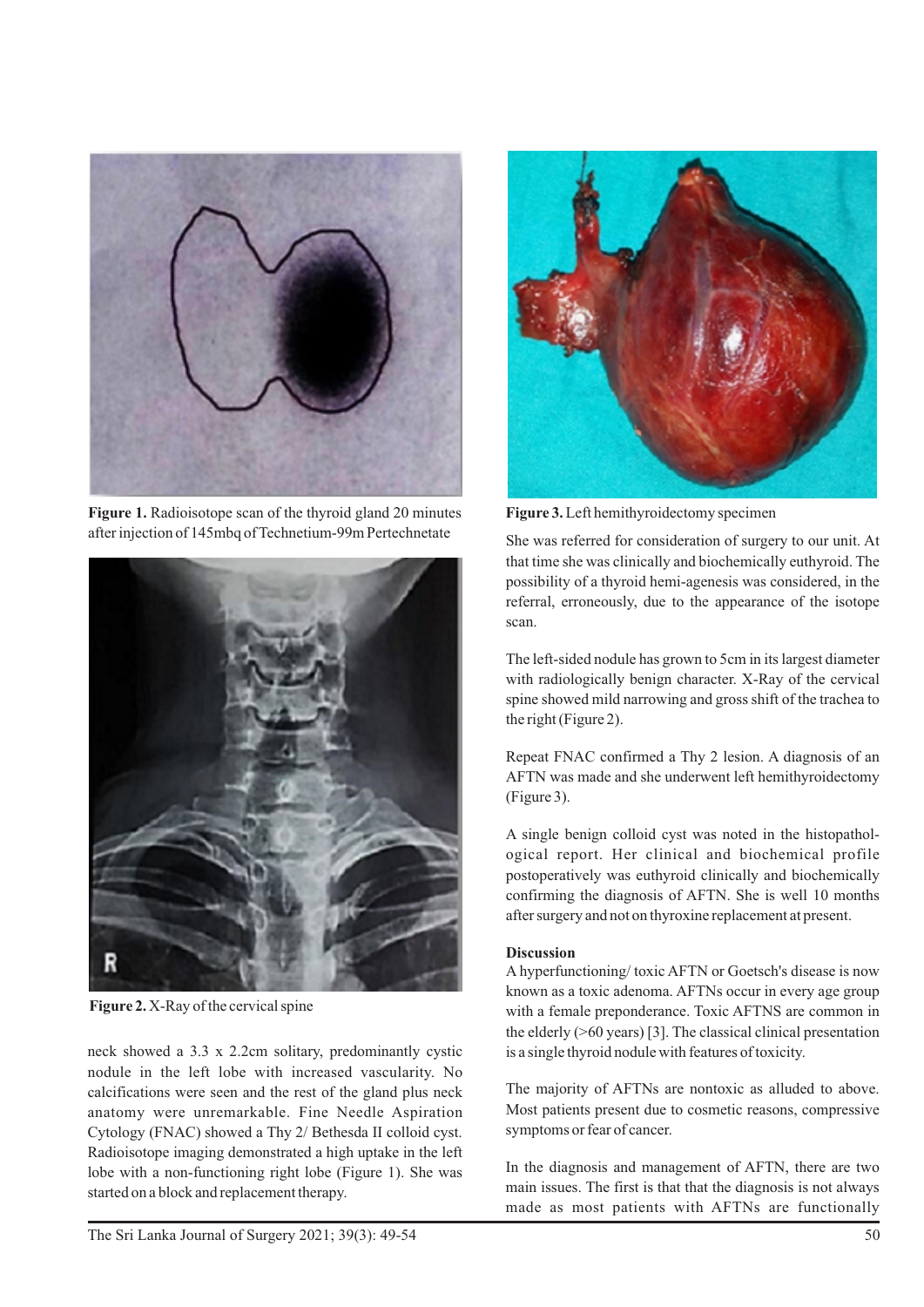euthyroid. The other is the paucity of data in the literature to offer evidence-based individualized management for patients.

#### **Aetiology**

The current theory on the development of hyperfunctioning nodules is the constitutive activation of Thyroid Stimulating Hormone Receptor (TSHR) due to a somatic point mutation and mutations of Gsa [5]. They are gain-of-function mutations. Pathophysiologically, the development of somatic mutations, progression in nodular growth and achieving autonomic activity has a strong connection to Iodine deficiency [6]. Small clones of cells with TSHR may grow to overcome inhibition by paracrine inputs; achieving an autonomic state [7]. The incidence of these mutations ranges from 8% - 80% [5]. The absence of TSHR and Gsa mutations was noted in some AFTNs pointing out that further assessment of molecular pathways in AFTN is required [5].

On perusal of the literature, AFTNs have been described in some patients with Acromegaly. Exposure to long-term surges of growth hormone has been postulated as the possible reason for this.

#### **Outcome of AFTNs**

The progression of AFTN is variable. Outcomes can be categorized on activity (function), morphology, local effects of the nodule and pathological (possibility of malignancy) nature of the AFTN.

As mentioned earlier, about 10% - 30% may become 'hot/ toxic' nodules, but the majority will stay as 'cold/ nontoxic' nodules [4]. A nontoxic nodule may become toxic between 1  $-11.8$  years.

This may be one of the reasons why more toxic AFTNs were detected in the elderly [3]. The conversion probability is higher in larger nodules. Nodules larger than 3cm are said to be more likely to be toxic [3,4]. The annual conversion rate is around 4% [8].

These facts signify the importance of close follow up of a non-toxic AFTN, clinically and biochemically after initial diagnosis.

Hot nodules may have variable activity levels demonstrating subclinical hyperthyroidism, overt thyrotoxicosis and elevated T3. Subclinical hyperthyroidism is the common outcome of most hot nodules. Our patient had subclinical hyperthyroidism with a 5cm AFTN. She underwent left hemithyroidectomy due to gross deviation of the trachea to the right (Figure 2) and compressive symptoms. A lesser percentage of these nodules become thyrotoxic (especially

nodules > 3 cm) and commonly suppress extranodular normal gland activity which may render them invisible with low uptake of tracer at scintigraphy as in this patient.

An interesting biochemical finding in some AFTN is the presence of high T3. The likely explanation of the high T3 is an increase in primary production from the gland or peripheral conversion. High T3 has been demonstrated in both cold and hot nodules. Our patient initially presented with high T3 and normal T4 levels.

The pathological basis behind an AFTN being cold is the poor iodination of thyroglobulin due to decreased capacity of iodide transport. They retain the ability to organify iodide and may become hyperfunctioning/hot with time. This transition is hypothesized to happen in periods of excess iodine intake [9].

Morphologically an AFTN may remain the same, increasing or decreasing in size [10]. Some studies have noted the disappearance of the nodule as well [11]. Growing nodule compressing on the blood supply of its own has been postulated as the possible reason. Transient thyrotoxic events may occur following acute haemorrhagic infarction of an AFTN [3].

AFTNs are essentially benign conditions. Primary malignancy in the AFTN or the gland with toxic AFTN [12] is a concern but it is rare [13]. Studies have shown the incidence of malignancy in AFTN to be around 3% [13]. Most malignancies are papillary or follicular in origin. H ürthle cell carcinoma has also been reported in some patients [14].

AFTN is very rare in children with incomplete data on malignancy risk [15]. In a child with a solitary thyroid nodule, a primary malignancy should always be excluded [16].

There is a consensus that hyperfunctioning thyroid nodules are rarely malignant [13]. Biopsy of hyperfunctioning nodules is not done routinely. Hence a hyperfunctioning thyroid carcinoma may masquerade as an AFTN. Studies have shown that around 50% of malignancies in toxic nodules are follicular carcinomas [17]. The size of the lesion, rapidity of growth, ultrasonic features and response to conventional treatment help arrive at a definitive diagnosis. As the majority are follicular lesions FNAC would not provide histological confirmation of malignancy and a hemithyroidectomy is required to confirm the diagnosis. If RAI was the primary treatment a non-responsive nodule (concerning thyrotoxicosis) would indicate the possibility of malignancy [17].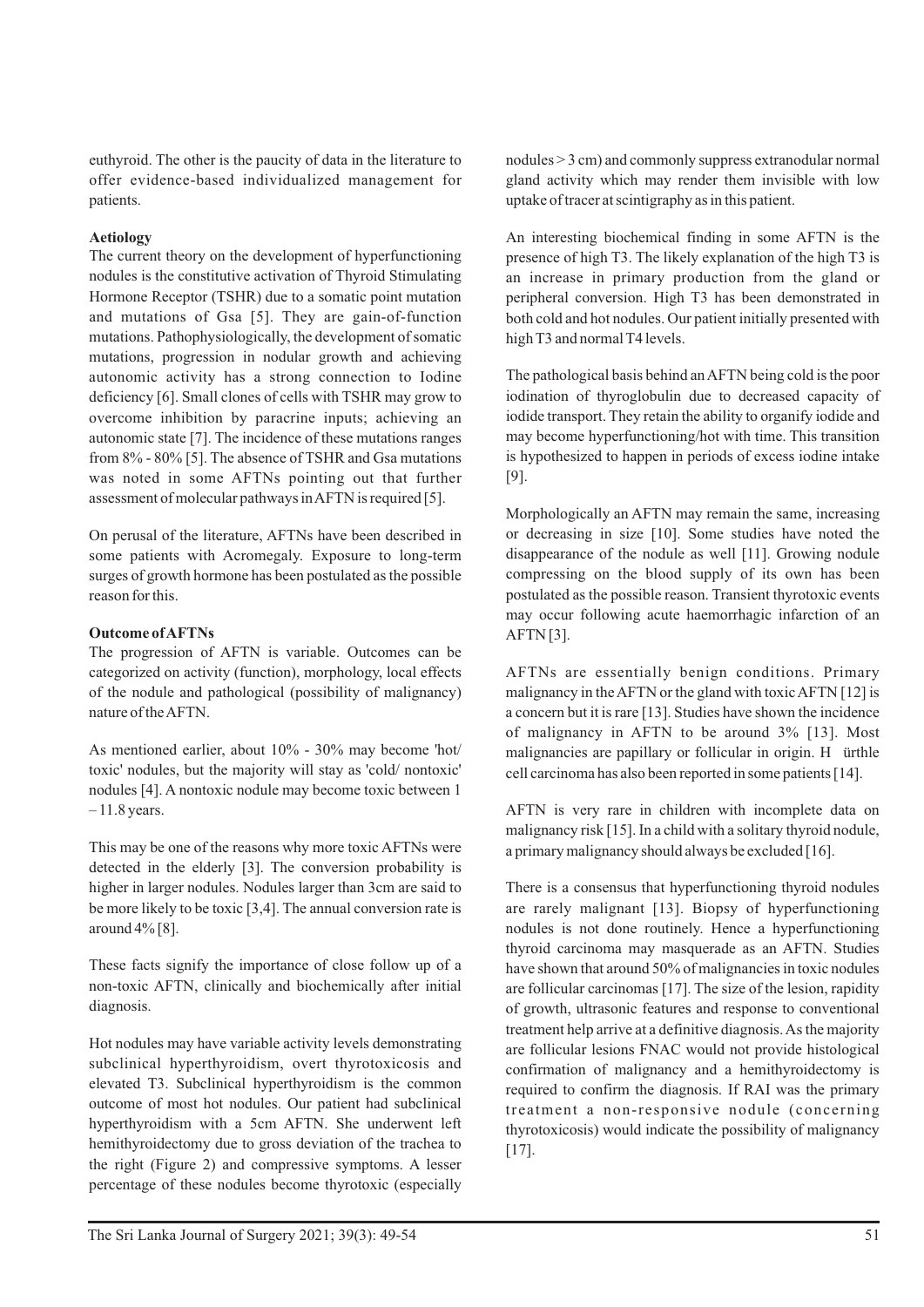#### **Diagnosis**

As there are no tissue diagnostic criteria for AFTN; clinical, biochemical and radiological assessments are done to arrive at a diagnosis. The main goal is to establish TSH independent nodular hyperfunction.

Complete thyroid profile of TSH, fT4 and fT3 should be performed. TSH per se as a screening tool to diagnose AFTN is less sensitive. A recent meta-analysis has demonstrated 50% of scintigraphy proven AFTNs have a normal TSH [18]. Free T3 is paramount as low TSH and normal free T4 (fT4) is a frequent finding as in this patient.

An ultrasound scan (USS) of the thyroid will commonly reveal a single thyroid nodule with benign characteristics. Ultrasonically, suspicious features like microcalcifications are present in 50% AFTNs, invariably leading to FNAC to exclude a malignancy [19]. USS would also help morphological differentiation of an AFTN from a diffuse or a multinodular goitre and delineate cervical lymphadenopathy suggestive of a different diagnosis.

Subclinical or overt hyperthyroidism should indicate the need for scintigraphy. Even with normal TSH, scintigraphy is recommended in the investigation of a solitary nodule of thyroid exceeding  $1 - 1.5$ cm [20]. It will confirm the hyperfunctioning nodule and suppression of extranodular gland activity. This latter point is essential in differentiating an AFTN from Graves [15]. In Graves' background activity is present on scintigraphy. Both these entities can coexist and are known as Marine – Lenhart syndrome [21]. Such patients may need scintigraphy following suppressive thyroxine therapy to demonstrate the AFTN. The use of SPECT/CT fusion imaging is an upcoming imaging modality with higher sensitivity and specificity on diagnosing AFTN [22]. Apart from the radiation-induced complications in a nuclear medicine intervention, there are several pitfalls of scintigraphy concerning the assessment of AFTNs. Less than 1cm cold nodules may be missed and posteriorly placed nodules may be displayed 'warm' (falsely) due to superimposed thyroid tissue. Some nodules are discordant and may fail to organify 123 I (preferred tracer) and fail to show the activity on scintigraphy. As mentioned earlier, cytological diagnosis is inconclusive. It may help exclude a malignancy, which is rare on an AFTN.

## **Treatment**

Acold nodule may be left alone with periodic examination for an increase in size (ultrasonography  $+/-$  FNAC) and conversion to a toxic nodule (biochemical thyroid profile). They may undergo surgery due to other reasons such as poor cosmesis, compressive symptoms or suspicion of malignant conversion. Prophylactic treatment for cold nodules is not advocated [23]. However, levothyroxine therapy for cold nodules had been studied with debatable results. Exogenous T4 will suppress TSH, resulting in a lack of nodular growth and subsequent shrinkage [24].

Hypersecretory nodules need treatment to relieve the patient of symptoms as well as avoid cardiovascular and bony complications of untreated hyperthyroidism. Hot nodules will respond to pharmacological measures like anti-thyroid drugs (ATD), but toxicity will invariably recur once the treatment is stopped [25]. The only place for ATD therapy in the management of AFTN is to make a patient euthyroid in preparation for surgery or radioiodine 131I ablation (RIA).

The definitive treatment for a hot nodule would be surgery, RIA and minimally invasive therapies (MIT) like percutaneous ethanol injection therapy (PEIT), laser ablation (LA) or radiofrequency ablation (RFA). MITs are mainly useful in dealing with smaller AFTNs [26]. In general, multiple sessions are required to achieve acceptable results. The way forward would be to make a patient-tailored approach assessing pros and cons along with the availability of resources.

Surgical management minimally requires a hemithyroidectomy (lobectomy + isthmusectomy). The enucleation of AFTN is inadequate [23]. Swift resolution of hyperthyroidism is achieved yet should be balanced against the welldocumented complications of thyroidectomy. Post-treatment hypothyroidism has not been described of and recurrence is unlikely. Total thyroidectomy (TT) is not indicated in an AFTN as it is a solitary benign lesion. TT carries the risk of complications of total thyroidectomy in addition to lifelong thyroxine therapy.

Radioiodine ablation is suitable in all nodules, preferably <5cm. The relative ease of therapy should be weighed against radiation-induced side effects and treatment failures. Following RIA treatment, hyperthyroidism will take months to settle. Studies have shown that at 1 year following RIA, development of hypothyroidism is less than 20% and recurrence of hyperthyroidism at 3% [27]. Patient-based careful dose calculation may produce a more favourable outcome [28].

PEIT is a safe method when guided with USS colour Doppler. Exacerbation of symptoms, a significant number of recurrences (35%) and temporary vocal cord paralysis have been reported [27]. Furthermore, resistance to diffusion of ethanol in solid AFTNs and ethanol leakage-induced pain renders its use limited. It also has been shown to cause periglandular fibrosis making subsequent surgery difficult [29].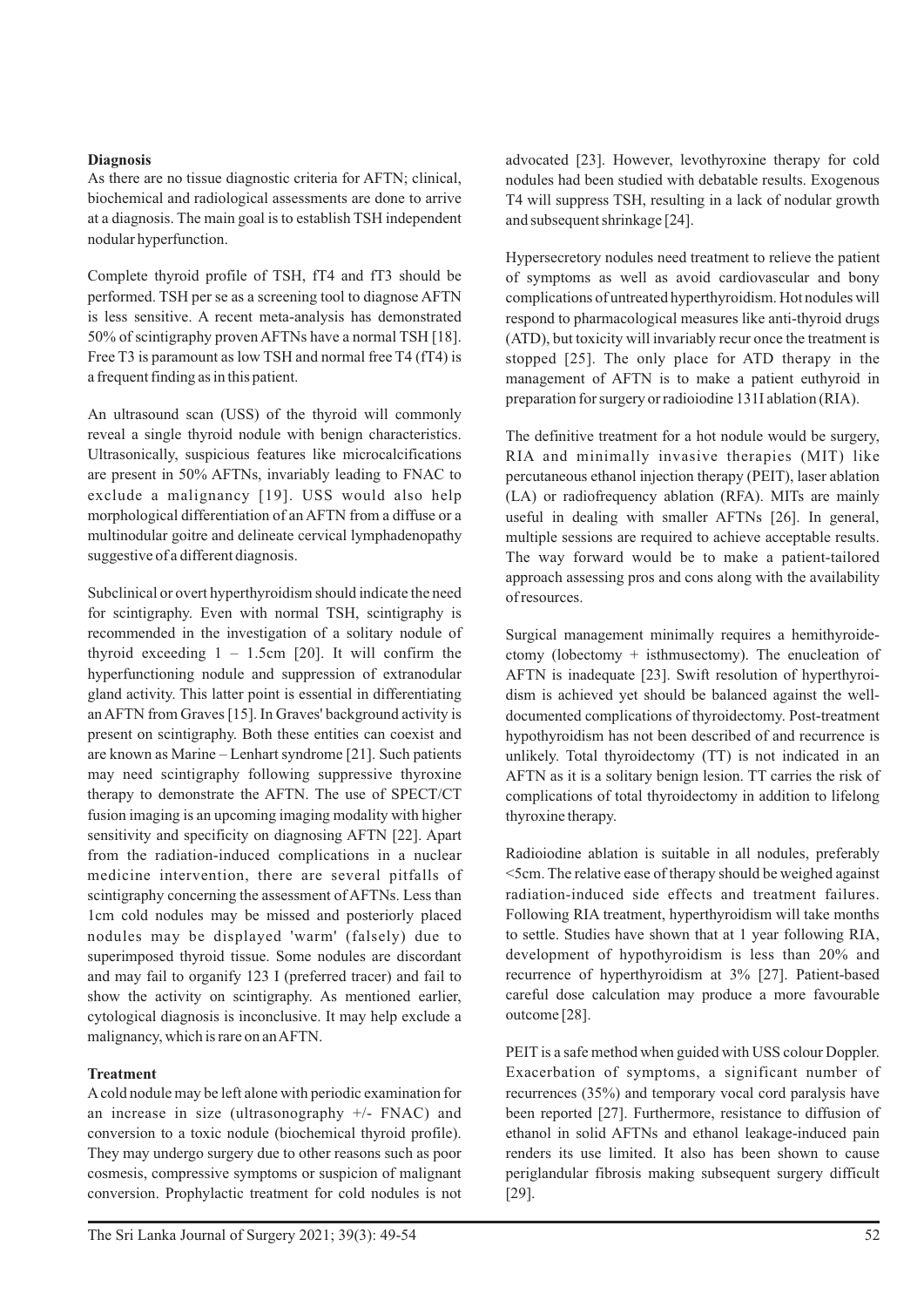USS guided thermal ablation techniques like LA and RFA have shown to be effective as solo therapies in small AFTNs. In larger AFTNs, thermal ablation techniques in tandem with RIA produce a quicker resolution of hyperthyroidism than RIA alone [30]. Post-procedural pain, haematoma formation and transient vocal cord paralysis have been reported [29].

#### **Salient points**

- AFTNs are rare but identification and treatment especially in subclinical hyperthyroidism are essential in avoiding toxicity-related complications.
- Thyroid scintigraphy is the standard diagnostic technique.
- Surgical and non-surgical therapies should be applied in a patient-tailored manner.
- Newer techniques and further study will enable clinicians of the future to offer evidence-based individualized treatment for most patients
- The treatment will be curative.

All authors disclose no conflict of interest. The study was conducted in accordance with the ethical standards of the relevant institutional or national ethics committee and the Helsinki Declaration of 1975, as revised in 2000.

#### **References**

- 1. Taylor PN, Albrecht D, Scholz A, Gutierrez-Buey G, Lazarus JH, Dayan CM, et al. Global epidemiology of hyperthyroidism and hypothyroidism. Nat Rev Endocrinol. 2018;14(5):301-16. https://doi.org/10.1038/nrendo.2018.18
- 2. Goetsch E. Newer methods in the diagnosis of thyroid disorders: pathological and clinical. NYState J Med. 1918;18:259.
- 3. Hamburger JI. Evolution of toxicity in solitary nontoxic autonomously functioning thyroid nodules. J Clin Endocrinol Metab. 1980 Jun 1;50(6):1089-93. https://doi.org/10.1210/jcem-50-6-1089
- 4. Pacini F, Chiofalo F, De Groot LJ. Thyroid Neoplasia. Vols 2-2, Endocrinology: Adult and Pediatric. 2015.
- 5. Krohn K, Führer D, Bayer Y, Eszlinger M, Brauer V, Neumann S, et al. Molecular pathogenesis of euthyroid and toxic multinodular goiter. Vol. 26, Endocrine Reviews. 2005. p. 504-24. https://doi.org/10.1210/er.2004-0005
- 6. Delange F. The disorders induced by iodine deficiency. Vol. 4, Thyroid. Mary Ann Liebert Inc.; 1994. p. 107-28. https://doi.org/10.1089/thy.1994.4.107
- 7. Dawson T, Wynford-Thomas D. Does autocrine growth factor secretion form part of a mechanism which paradoxically protects against tumour development? Br J Cancer. 1995;71(6):1136-41. https://doi.org/10.1038/bjc.1995.222
- 8. Corvilain B. The natural history of thyroid autonomy and hot nodules. In: Annales d'Endocrinologie. 2003. p. 17-22.
- 9. Masini-Repiso AM, Cabanillas AM, Bonaterra M, Coleoni AH. Dissociation of thyrotropin-dependent enzyme activities, reduced iodide transport, and preserved iodide organification in nonfunctioning thyroid adenoma and multinodular goiter. J Clin Endocrinol Metab. 1994 Jul 1;79(1):39-44. https://doi.org/10.1210/jcem.79.1.8027249
- 10. Desforges JF, Mazzaferri EL. Management of a Solitary Thyroid Nodule. Vol. 328, New England Journal of Medicine. 1993. p. 553-9. https://doi.org/10.1056/NEJM199302253280807
- 11. Cheung PSY, Lee JMH, Boey JH. Thyroxine suppressive therapy of benign solitary thyroid nodules: A prospective randomized study. World J Surg. 1989 Nov;13(6):818-21. https://doi.org/10.1007/BF01658447
- 12.Polyzos SA, Goulis DG. Coincidental thyroid papillary microcarcinoma in a patient treated for a toxic adenoma of the thyroid. Vol. 14, Archives of Iranian Medicine. 2011 p. 149-51.
- 13. Mirfakhraee S, Mathews D, Peng L, Woodruff SL, Zigman JM. A solitary hyperfunctioning thyroid nodule harboring follicular thyroid carcinoma: Case report and review of the literature. Endocr Rev. 2012;33(3). https://doi.org/10.1186/1756-6614-6-7
- 14. Yalla NM, Reynolds LR. Case Report. 2011;68-72. https://doi.org/10.4158/EP10334.CR
- 15. Ly S, Frates MC, Benson CB, Peters HE, Grant FD, Drubach LA, et al. Features and outcome of autonomous thyroid nodules in children: 31 consecutive patients seen at a single center. J Clin Endocrinol Metab. 2016 Oct 1;101(10):3856-62. https://doi.org/10.1210/jc.2016-1779
- 16. Damle N, Gupta S, Kumar P, Mathur S, Bal C. Papillary carcinoma masquerading as clinically toxic adenoma in very young children. J Pediatr Endocrinol Metab. 2011 Dec 1;24(11- 12):1051-4. https://doi.org/10.1515/JPEM.2011.206
- 17. Liu J, Wang Y, Da D, Zheng M. Hyperfunctioning thyroid carcinoma: A systematic review. Mol Clin Oncol. 2019;11(6):535-50. https://doi.org/10.3892/mco.2019.1927
- 18. Treglia G, Trimboli P, Verburg FA, Luster M, Giovanella L. Prevalence of normal TSH value among patients with autonomously functioning thyroid nodule. Eur J Clin Invest. 2015;45(7):739-44. https://doi.org/10.1111/eci.12456
- 19. Dirikoc A, Polat SB, Kandemir Z, Aydin C, Ozdemir D, Dellal FD, et al. Comparison of ultrasonography features and malignancy rate of toxic and nontoxic autonomous nodules: a preliminary study. Ann Nucl Med. 2015 Dec 1;29(10):883-9. https://doi.org/10.1007/s12149-015-1018-y
- 20. Corvilain B, Moreno-Reyes R, Kyrilli A, Lytrivi M, Bourmorck C, Chami R. Is there still a role for thyroid scintigraphy in the workup of a thyroid nodule in the era of fine needle aspiration cytology and molecular testing? Vol. 5, F1000Research. Faculty of 1000 Ltd; 2016.

https://doi.org/10.12688/f1000research.7880.1

- 21. Neuman D, Kuker R, Vendrame F. Case Report Marine-Lenhart Syndrome : Case Report , Diagnosis , and Management. 2018;2018. https://doi.org/10.1155/2018/3268010
- 22. The role of Tc-99m SPECT/CT fusion images in diagnosis of autonomously functioning thyroid nodules [Internet]. [cited 2020 May 1]. Available from:

http://jnm.snmjournals.org/content/54/supplement\_2/1893.short

- 23.Meier DA, Hamburger JI. An Autonomously Functioning Thyroid Nodule, Cancer, and Prior Radiation: Case Report and Hypothesis. Arch Surg. 1971;103(6):759-61.
	- https://doi.org/10.1001/archsurg.1971.01350120123024
- 24. Yousef A, Clark J, Suhail AR. Thyroxine suppression therapy for benign, non-functioning solitary thyroid nodules: A qualityeffects meta-analysis. Vol. 8, Clinical Medicine and Research.